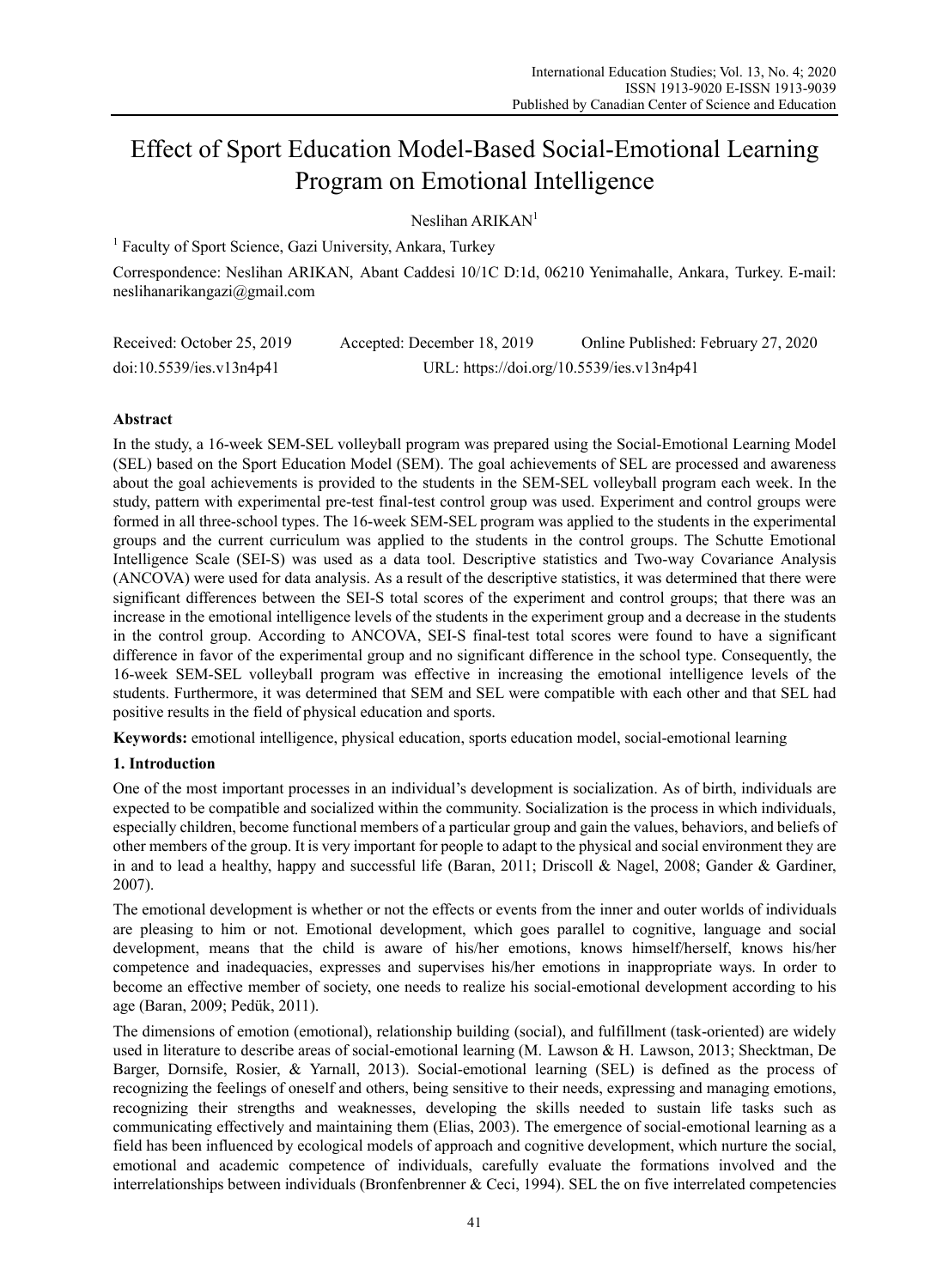from the cognitive, behavioral and emotional fields: self-awareness, self-management, positive decision-making, relationship skills, and social awareness (Collaborative for Academic, Social, and Emotional Learning, 2014).

The struggle of the individual towards social and emotional difficulties affecting their ties with the school and their school performance is an issue that needs to be emphasized. Issues like discontent, lack of belonging, alienation, indiscipline, and leaving school often limit success in school and even lead to failure (Manz, 2007). In this regard, Adelman and Taylor (2000) argue that schools will likely fall behind their goals if they focus solely on academic teaching and school management in their efforts to help students achieve academic success.

SEL plays an important role in the functioning of these stages by helping students to use the classroom effectively in a social and emotional sense and creating environments conducive to learning by schools (Manz, 2007). Those who are successful in social-emotional learning can recognize and manage their emotions, establish healthy relationships, set positive goals, meet their personal and social needs, and make responsible ethical decisions (Elias et al., 1997; Payton et al., 2000).

SEL gives the individual many positive qualities like listening and verbal communication, compatibility, creative thinking and problem solving, self-esteem, goal setting, self-motivation, interpersonal communication skills, reconciliation, teamwork, proficiency in reading, writing and computing (Uşaklı, 2017).

SEL is quite important not just for students but for all people. Our emotional state in a learning environment affects what, how and how much we learn (Uşaklı, 2008). In such a case, emotion comes into play. Emotions are internal guides, leading the individual to communicate by responding to signals from others. The main emotions that cause stimulation in the body can be listed as anger, sadness, fear, pleasure, love, astonishment, disgust and shame. Individuals do not only rely on logic when making decisions, but they also need an emotional build-up brought on by their past experiences. Focusing of intelligence-focused researches on brain has shown that when emotional bonds break, even simple decisions cannot be made (Goleman, 1996, 1998). One of the major contributions of studies on this subject is the concept of emotional intelligence. Goleman (1996, 1998) explained in his examples related to the split of emotional ties that emotional intelligence is not only abstract, but also has neuropsychological and physiological dimensions. The concept of emotional intelligence originated based on a series of scientific disciplines. A model has been established in order to improve human relations in daily life in education and working life and to prevent the negativity caused by human relations (Acar, 2001).

Emotional intelligence is the ability of individuals to recognize themselves and other people's emotions, to distinguish different emotions, to understand them appropriately, to use emotional information to guide behavior, to manage or apply emotions to adapt to the current environment (Brody, 2004). Yang, Read, and Miller (2009) states that emotions are a result of internal and external particles of information that can change from time to time, occurring after interacting with a human's environment. Emotional intelligence reflects not a single feature or ability, but a combination of different reasoning abilities like sensing, understanding, and classifying emotions (Bukaliya & Rupande, 2015).

Oatley, Keltner, and Jenkins (1996) argue that emotion has the potential to reinforce an individual's thinking, but emotional states also have the potential to interfere with learning. Sparrow and Knight (2006) view emotions as multi-component reaction tendencies that occur during a relatively short period of time. Reiff et al. (2001) consider that emotions are primarily motivated by the forces that evoke, sustain, and direct action. They stated that emotions affect a variety of behaviors, like learning, helping, bargaining, aspiring for the goodness of others, taking risks, and compatibility (Bukaliya & Rupande, 2015).

Parker et al. (2004) with Bar-on (1997), a pioneer and one of the leading researchers in the study of emotional intelligence and Petrides, Frederickson, and Furnham (2004) argue that emotional intelligence is closely related to the academic achievements of individuals, that this non-cognitive ability is related to the effect on an individual's Life Achievement, their ability to manage their emotions.

They pointed out in a study made by Lau (2006) that students with high emotional proficiency were likely to make more effort in their academic studies. Another study by Schutte et al. (2001) found that emotional intelligence plays an important role in establishing and maintaining relationships, and Saarni (1999) found that the relevant structure of emotional competence contributes to the quality of interpersonal relationships as an important component of social development.

Emotional intelligence studies are mostly conducted in the fields of education and physiology. By noting the importance of research on how children learn, Hopfl and Linstead (1997) argue that children not only learn content, but also learn how to value their work, how to build a relationship with their peers, and how to feel for their teachers and friends. This shows that successful learning and successful performance are due to the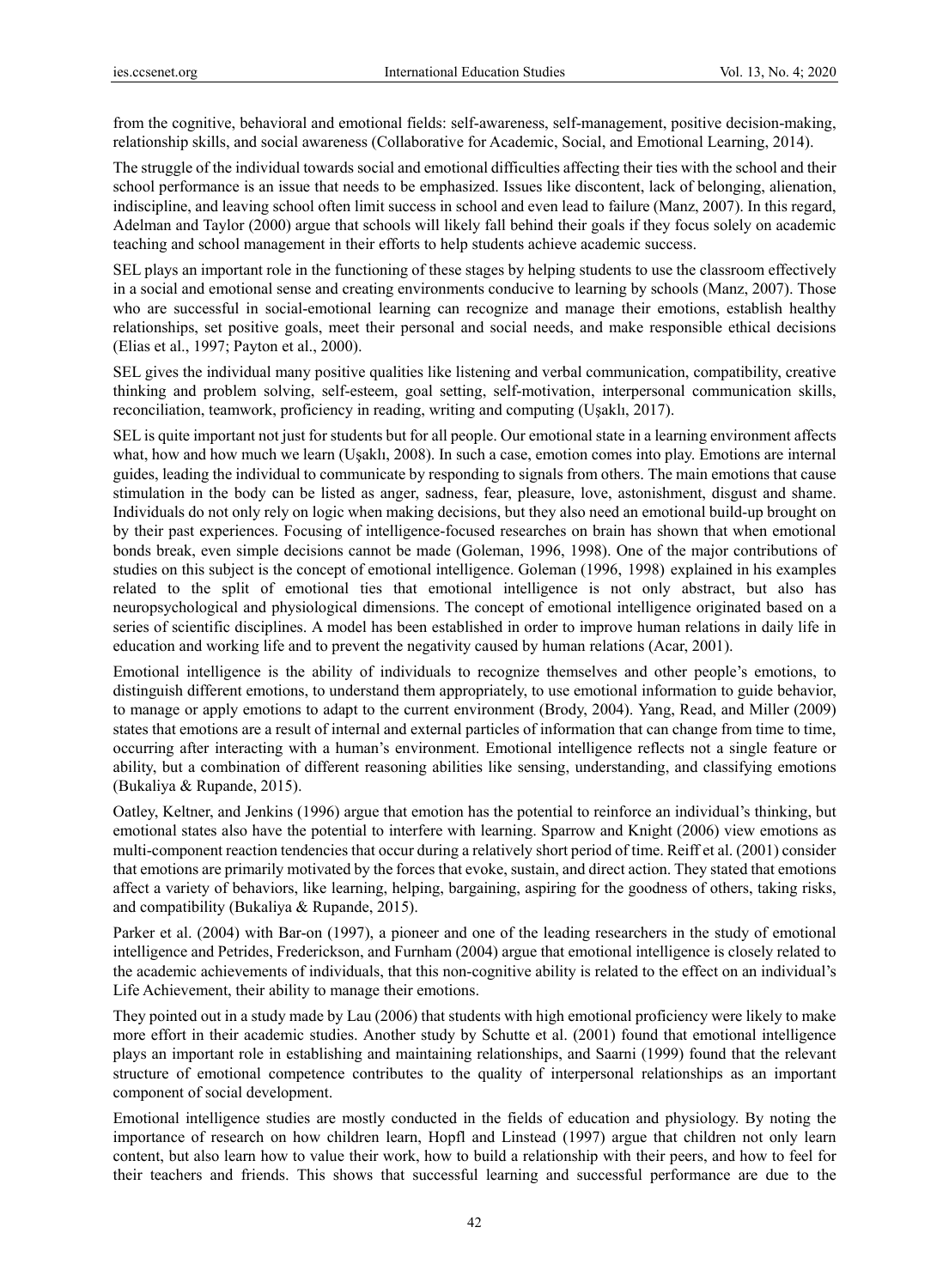development of rational and emotional competence (Seligman, 1998). It is also seen that this has a significant place in school success, as good personal relationships allow the individual to integrate socially into the school system and can effectively discuss academic issues with his or her peers (Bukaliya & Rupande, 2015).

When schools integrate their efforts to encourage individuals to learn academically, socially and emotionally, they are at their most successful point in the fight for fulfilling their educational duties. Schools are social spaces, and learning is also a social process. Students take the learning activities in cooperation with the support of their teachers and their families (Elias et al., 1997). In this context, sports education is also facing the individual through school, that is, through education.

The conceptual foundations of sports training are derived from game training. Siedentop has suggested that the meaning of physical education is best explained by the concept of play. Siedentop (2002) said that the game could attract the participant in a strong and holistic manner. He revealed that the play could mobilize students and encourage them to be physically active for the rest of their lives.

The Sport Education Model (SEM) was first described in 1986 by Siedentop, Mand and Taggart. In 1994, Siedentop provided a more authentic approach to physical educators for the teaching of sports. Sports training is designed to help individuals better understand sport in all competitions, thanks to improvements in long-term programming in team selection, pre-season workouts, competitions, record keeping, and official refereeing (Bennett & Hastie, 1997).

The rationale for sports training is simple and understandable. It is important to be able to teach the sports culture to the new generations and the best place to do this is the school programs. Undoubtedly, children and young people are able to learn about sports culture in many ways. But the best place to provide a wide range, educational and egalitarian sports experiences is education systems. Therefore, SEM is designed as a way to transfer sports culture, which contains the most positive characteristics of the sport, from generation to generation (Metzler, 2011). SEM was developed because of shortcomings such as teaching physical education teachers only technical skills, without teaching students how to play the game for any sport, the rules that should be applied, or the rituals that are followed in competitions on the game (Siedentop & Tannehill, 2000). The primary goal of sports education is to educate knowledgeable, skillful and willing sportspeople (Siedentop, 1994).

Siedentop (1994), for sports education, addresses a number of specific learning goals. These include: developing sports-specific skills and physical fitness; implementing strategic games within sports and appreciating good practices; participating in the development of students at the appropriate level; sharing in the planning and management of sports experiences; providing responsible leadership; working effectively towards common goals within a group; appreciating the rituals and rules that give meaning to sports; developing the capacity to make causal decisions about sport issues, apply and develop the information related to refereeing and training, being volunteer to participate in sports. SEM programs are prepared by considering these goals.

In addition to these goals, researches on sports education point out that the model provides a number of benefits for students and teachers in physical education. Benefits for students include an enhanced personal investment in physical education, equal opportunity for girls and low-skilled students' participation, and an increase in student achievement levels. The benefits for teachers are expressed as an increase in freedom over direct teaching, a greater focus on the individual needs of students, and a renewed interest in teaching (Mohr, Townsend & Pritchard, 2006). SEM offers an effective alternative to traditional approaches in teaching physical activity as part of a healthy lifestyle.

As a pedagogical model according to Wallhead and O'Sullivan (2005), SEM is framed in two categories: the first is the practical strategies required to implement sports education, and the educational effect of the model on student learning by its various dimensions. The second is the students' personal and social development, that is, their attitude (enthusiasm, motivation, etc.) and their values (closeness, equality, etc.) according to the consistent results. SEM is associated with improved social behavior in sport, particularly in relation to fair play. A number of studies made by Wallhead and O'sullivan (2005) and Hastie, de Ojeda, and Luquin (2011) support this proposition.

It has been reported that it will be more effective to present SEL with special teaching methods like role-playing, peer coaching, conflict resolution, and perspective-taking for evidence-based implementation (CASEL, 2014; Jones, 2004). SEM provides students with many positive features like working together towards common goals, making group decisions, having experiences of success and failure as a group, creating a group identity, and developing emotionally and socially (Metzler, 2011). In this context, it was thought that SEM would be compatible with SEL. In addition, SEL has been stated to be compatible with physical activity and sports, but little work has been done in this area (Ang, Penney, & Swabey, 2011; Gordon, Jacobs, & Wright, 2016; Talebzadeh & Jarfari, 2012).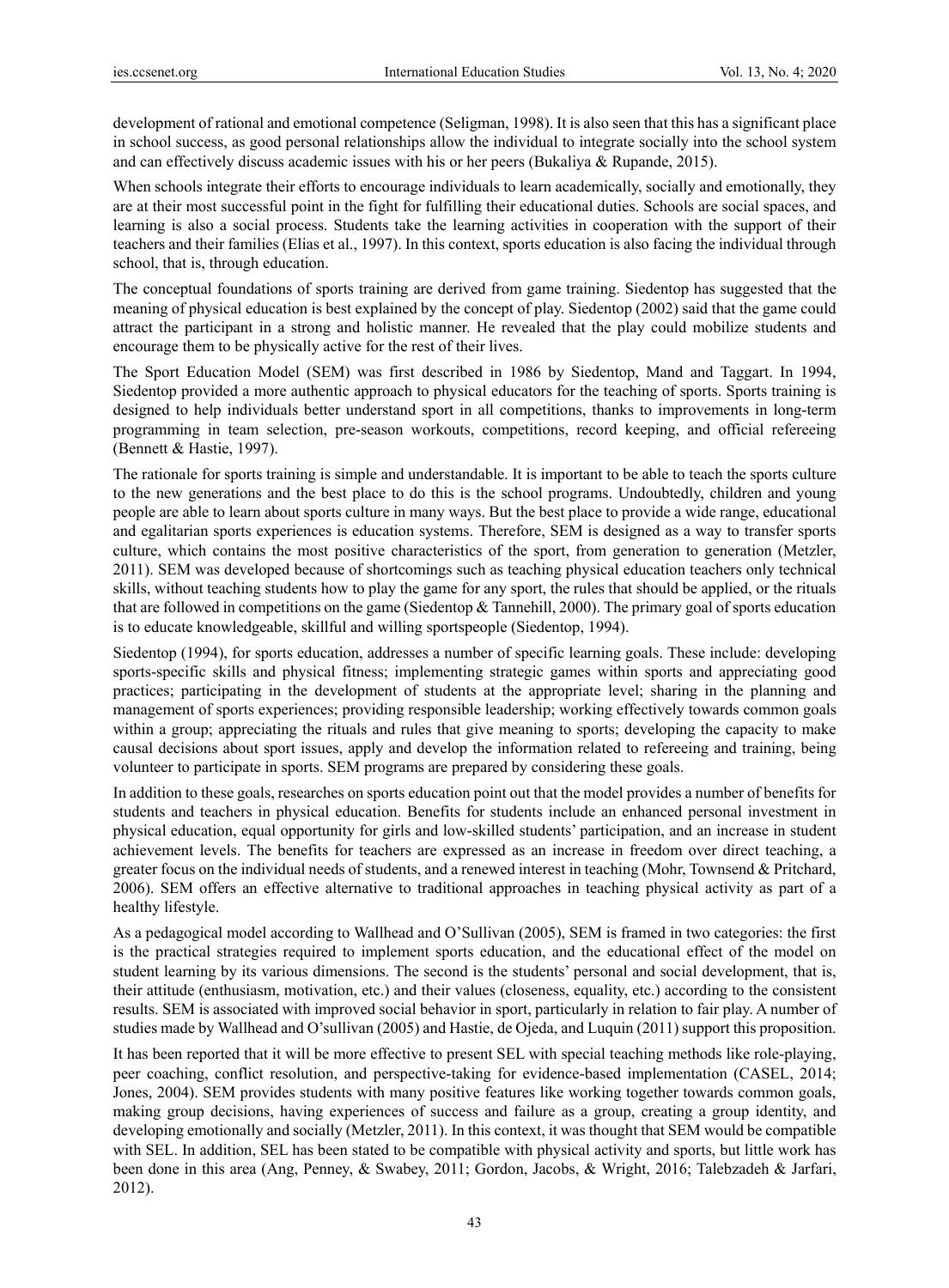As they are social institutions, schools bring together a large number of students during an important part of the day. Many children come to school by gaining social and emotional skills in their families, while many children come without acquiring them. Children can come to school without gaining skills like self-expression, expressing their wishes and feelings, coping with their intense emotions, anger management, listening, sharing, assistance and cooperation. Thus, unearned social and emotional skills can cause interpersonal conflicts and disputes in the school environment. If people do not gain these skills and competencies in school, they participate in their lives with the deprivation of these skills and competencies. Therefore, the related problems are moved to the business environment and all social relations. In this context, it is seen that it is important for people to develop social and emotional learning skills, behaviors of taking responsibility, and emotional intelligence levels as of young age.

In this study, the SEM-based SEL-volleyball program was planned to be implemented in physical education and sports courses and focused on the effect of the program on the emotional intelligence levels of the students.

#### **2. Method**

#### *2.1 Purpose of the Research*

The aim of this study is to examine the effect of the SEM-SEL Volleyball program on the emotional intelligence levels of students in three different school types. In this respect, the following questions were tried to be answered:

1) Is there a significant difference between the pretest and final test scores of the experimental and control groups applied to the SEM-SEL Volleyball program regarding the levels of emotional intelligence?

2) Does the SEM-SEL Volleyball program have any effect on the emotional intelligence levels of the students in the school to which it was applied?

#### *2.2 Research Pattern*

The study looked at the effectiveness of the SEM-SEL Volleyball program in improving the emotional intelligence levels of students studying in different types of schools. For this purpose, experimental and control groups of three different types of schools have been established for the implementation of the program. In this study, a pattern with an experimental pre-test final-test control group was used. The control group experiences the natural process (Büyüköztürk, 2019) while the experimental group receives the process (a new course material, a different teaching method or an application such as a training program), whose effect on the dependent variable will be tested.

#### *2.3 Work Group*

A sampling method for the purpose was used in the research (Yıldırım & Şimşek, 2018). A total of 166 students in the 9th grade studying in Anatolian High School (experiment=29, control= 28), Vocational Technical Anatolian High School (VTAS) (experiment=28, control=26) and Sports High School (experiment=27, control= 28) affiliated to the Ministry of National Education (MNE) were included in the study in 2018-2019 academic year fall semester, in Ankara Province. In three different schools, classes forming experiment and control groups were chosen by random assignment method. The ages of the students range from 15 to 17.

In order to determine whether the groups are equivalent in terms of emotional intelligence levels, the pre-test total scores from the Schutte Emotional Intelligence Scale were compared. The students' pre-test total scores from SEI-S were found to be in the range of -2 and +2 with skew and kurtosis coefficients and the normal distribution of the data was observed and the analyses were continued as follows (Field, 2009). The result of variance equality is shown in Table 1.

|  |  | Table 1. Variance equality of pre-test total scores for students' emotional intelligence levels (One-way ANOVA) |  |
|--|--|-----------------------------------------------------------------------------------------------------------------|--|
|  |  |                                                                                                                 |  |

|          | Variables             | N  | X      | Sd     | Df  | F     |      |
|----------|-----------------------|----|--------|--------|-----|-------|------|
|          | Experiment            | 84 | 129.60 | 13.41  |     | 3.742 | .167 |
|          | Control               | 82 | 133.81 | 14.61  | 164 |       |      |
| Pre-test | Anatolian High School | 57 | 133.19 | 13.97  |     |       |      |
|          | <b>VTAS</b>           | 54 | 131.90 | 15.85  | 163 | -305  | .136 |
|          | Sports High School    | 55 | 129.90 | 131.68 |     |       |      |

 $p<.05$ .

According to Table 1, there was no significant difference in the pre-test scores for the emotional intelligence levels of the students in the experimental and control groups  $(F(1,164) = 3.742, p > .05)$ . There was also no significant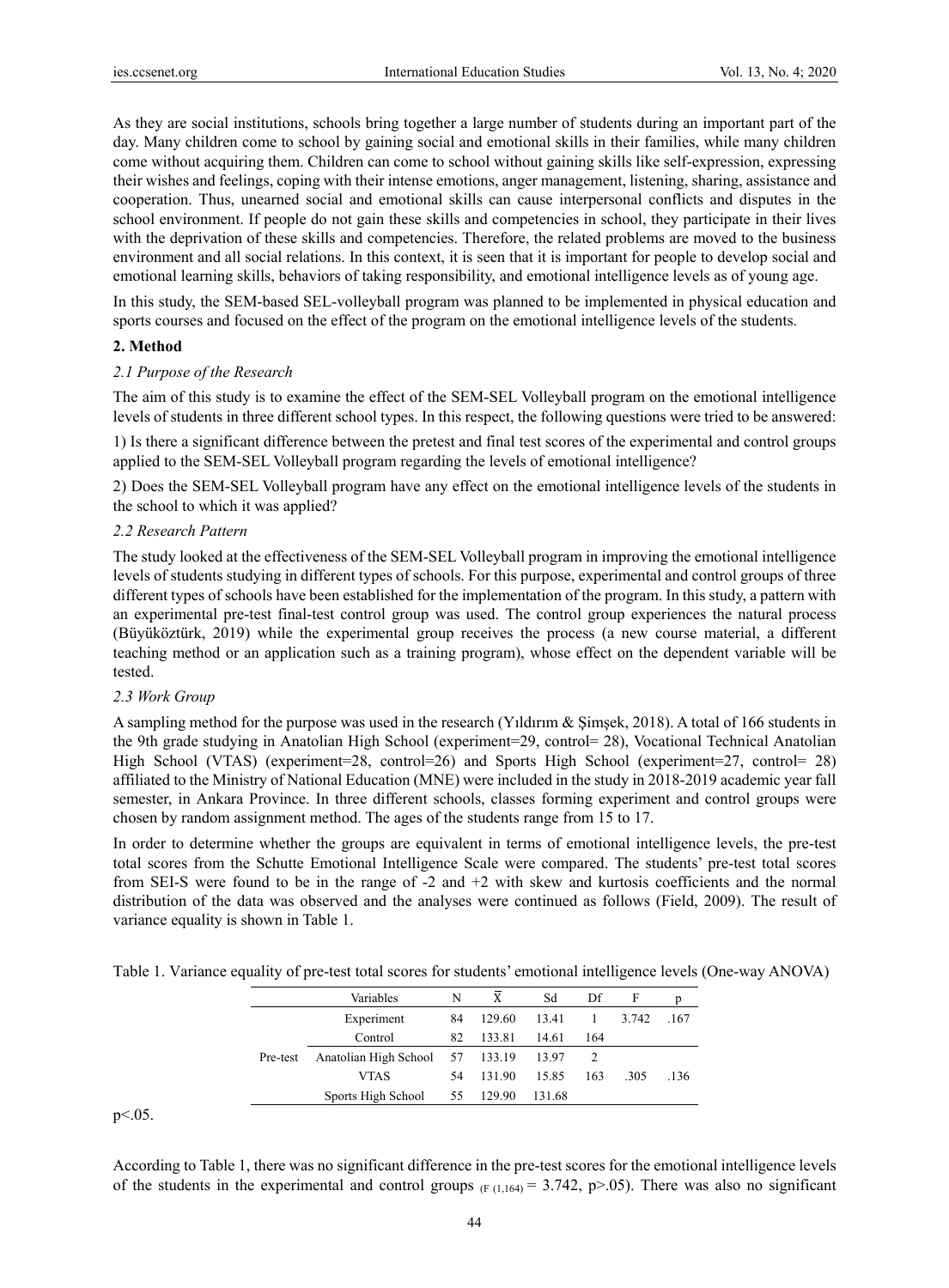difference in the pre-test scores for students' emotional intelligence levels according to school types (F (2,163)  $=$  .305, p $>$  .05). This indicates that students' emotional intelligence levels are equivalent to each other, according to the school type and groups.

## *2.4 Data Collection Tool*

The Schutte Emotional Intelligence Scale was used in the research.

Schutte Emotional Intelligence Scale (SEI-S). It was developed by Schutte, Malouff, Hall, Haggerty, Cooper, Golden, and Dornheim (1998) and reorganized as Article 41 by Austin, Saklofske, Huang, and McKenney (2004). The scale is of the quintet Likert type and consists of three sub-dimensions: optimism/regulation of mood, use of emotions, and evaluation of emotions.

The scale, adapted to Turkish by Tatar, Tok, and Saltukoğlu (2011), was applied to a total of 1743 people between the ages of 17-78, 1022 women (58.6%) and 721 men (41.4%). For the whole Cronbach-Alpha internal coherence coefficient .82, for its lower dimensions .75, .39 and .76 has been identified. For the whole of the Cronbach-Alpha, the internal coherence coefficient of the scale applied to a total of 166 students in this study .69 and for its lower dimensions .58, .56 and .65 has been identified.

### *2.5 Data Collection Process*

The study planned as one day, 16 weeks, 16 courses and 32 hours in total in the Physical Education and Sports course in the curriculum during the fall semester of the 2018-2019 academic year, with the students studying in 9th-grade classes (experiment= 84) in three different types of schools in Ankara, which are affiliated to the MNE. The contents and sample applications of the sources of Siedentop, Hastie and van der Mars (2011), CASEL (2012) and Zins, Weissberg, Wang, and Walberg (2004) were examined for the preparation of lesson plans. As a result of the review, 16 courses were prepared for volleyball, including the levels of SEL and the target behaviors of SEM. The levels of SEL were placed in the volleyball season program prepared in accordance with SEM. The goal achievements of SEL are also processed and awareness about the goal achievements is provided to the students in the SEM-SEL volleyball program each week.

The research was conducted in three different types of schools. The functioning of all three types of schools is different. Students attending Sports High School attend applied sports classes in half of the weekly course hours, and in the other half, they see academic courses. Anatolian High School is fully academic and has curriculum for preparing for the University. In VTAS, students receive vocational training mainly for their chosen branches (computers, electricity, chemistry, child development, etc.) along with academic courses).

Voluntary consent forms were distributed to students in the experimental and control groups after they were informed about the study. After the approval forms were collected, SEI-S was applied for the pre-test. The SEM-SEL Volleyball program to students in experimental groups for 16 weeks. The current curriculum has with the students in the control groups. The current teaching programs of experimental studies and control groups were conducted by physical education teachers who were in charge of the schools. Physical education teachers carrying out experimental studies were given seminars about the functioning of the program and necessary documents and materials related to the course contents were provided. After the application, SEI-S was re-applied to the students in the experimental and control groups as a final-test. Experimental applications are shown in Table 2.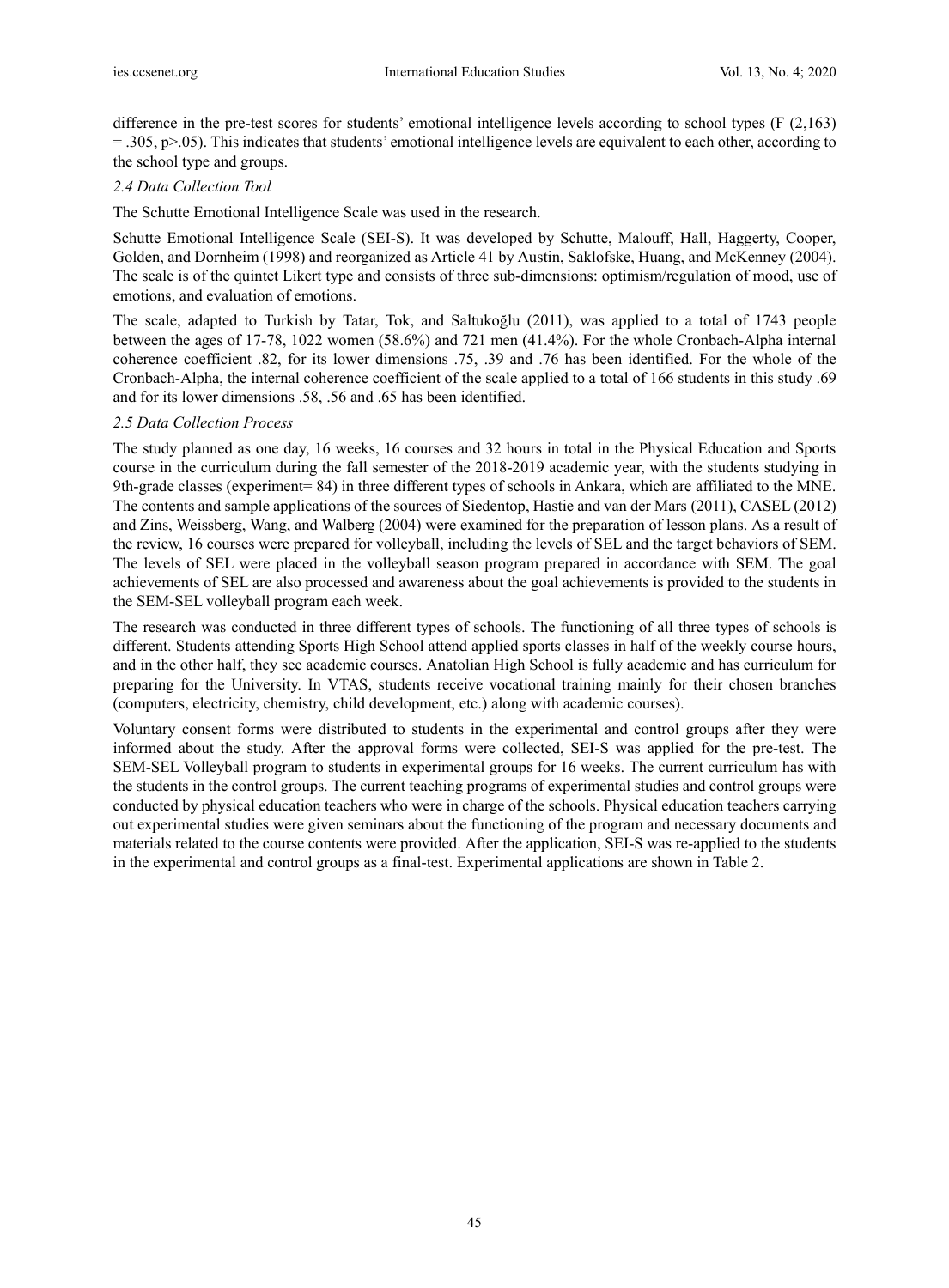| Week | Level                       | Gain                                                                                            | Event                                                                 |
|------|-----------------------------|-------------------------------------------------------------------------------------------------|-----------------------------------------------------------------------|
| 1    | Self-awareness              | Respecting yourself and others, self-control                                                    | Setting rules, setting levels                                         |
| 2    | Self-awareness              | Finding logical solutions to problems, reassuring each other,<br>communicating.                 | Play rules, technical work                                            |
| 3    | Self-awareness              | Self-control, respect for yourself and others                                                   | Historical development of volleyball in the<br>world, technical study |
| 4    | Self-management             | Controlling emotions, setting goals                                                             | Historical development of volleyball in<br>Turkey, technical study    |
| 5    | Self-management             | Controlling the feelings of winning and losing, taking<br>responsibility                        | Nutrition and health of sportsperson,<br>technical study              |
| 6    | Self-management             | Controlling the feelings of winning and<br>losing<br>self-regulation                            | The benefits of regular physical activity,<br>technical study         |
|      | Positive                    | Strategy development, showing leadership, communicating,                                        | Volleyball organizations in the world,                                |
| 7    | decision-making             | motivation.                                                                                     | technical work                                                        |
| 8    | Positive                    | Making effort, participation, problem-solving, decision                                         | Volleyball<br>organizations<br>in<br>Turkey,                          |
|      | decision-making             | making, evaluation of the result                                                                | technical study                                                       |
| 9    | Positive<br>decision-making | Goal setting, self-development, decision-making                                                 | Safety rules to be considered in sports<br>fields, technical study    |
| 10   | Relationship skills         | Self-responsibility, motivation, focusing, a relationship<br>building, maintaining relationship | Technical work, adopting tasks                                        |
| 11   | Relationship skills         | Focusing, cooperating, active listening, negotiating conflict                                   | Technical work, adopting tasks                                        |
| 12   | Relationship skills         | Setting goals, establishing relationships, self-responsibility                                  | Technical work, adopting tasks                                        |
| 13   | Social awareness            | Social<br>awareness,<br>creativity,<br>self-expression,<br>and<br>collaboration                 | Technical work, adopting tasks                                        |
| 14   | Social awareness            | Social<br>self-expression,<br>creativity,<br>awareness,<br>and<br>collaboration                 | Technical work, adopting tasks                                        |
| 15   | Social awareness            | Strategy development, showing leadership, social awareness                                      | Post-season competitions                                              |
| 16   | Social awareness            | Creative thinking, cooperation, self-expression, leadership,<br>empathy                         | Post-season competitions                                              |

#### Table 2. Experimental applications of research

The SEM has six important features: seasons, team membership, official competitions, result event, record keeping and festival (Siedentop, 1994). According to these features, volleyball courses were followed in a seasonal format comprising 16 weeks, students were divided into equivalent groups and team members were formed and continued their membership in the same team throughout the season. Volleyball-oriented acting and non-acting (team manager, coach, referee, conditioning, health officer, statistician, press member, organization officer, materialist, etc.) tasks were given to the students and pieces of training about tasks were given. Official competitions were held as joined with volleyball season, consequential events were held with awards and celebrations, records were kept about the activities and the season was continued as a peak event in the festival mood (taking team photos, finding names for teams, selecting gentlemen and sportsmen players, celebrating, attracting attention to team success and individual achievements and announcing them regularly, etc.).

Prior to the research, approval was taken from Gazi University, Commission of Scientific Research and Publication Ethics and all students. The students were informed about the content of the research and the rights they have. The students were informed that participation in the study would certainly not have any effect on the course grades and in participation, volunteering was based on.

#### *2.6 Data Analysis*

In the analysis of the data, standard deviation and mean analysis for descriptive statistics of pre-test and final-test scores obtained from SEI-S; One-way ANOVA analysis for determining variance equality of groups; two-way Covariance Analysis (Two-way ANCOVA) was used to check the pre-test scores of the groups and determine if there was a differentiation between the final-test scores. The SPSS 20.0 package program was used.

#### **3. Findings**

The students' pre-test and final-test total scores from SEI-S were found to be in the range of -2 and +2 with skew and kurtosis coefficients and the normal distribution of the data was observed data, the analyses were continued as follows (Field, 2009). The Skewness and Kurtosis values are given in Table 3.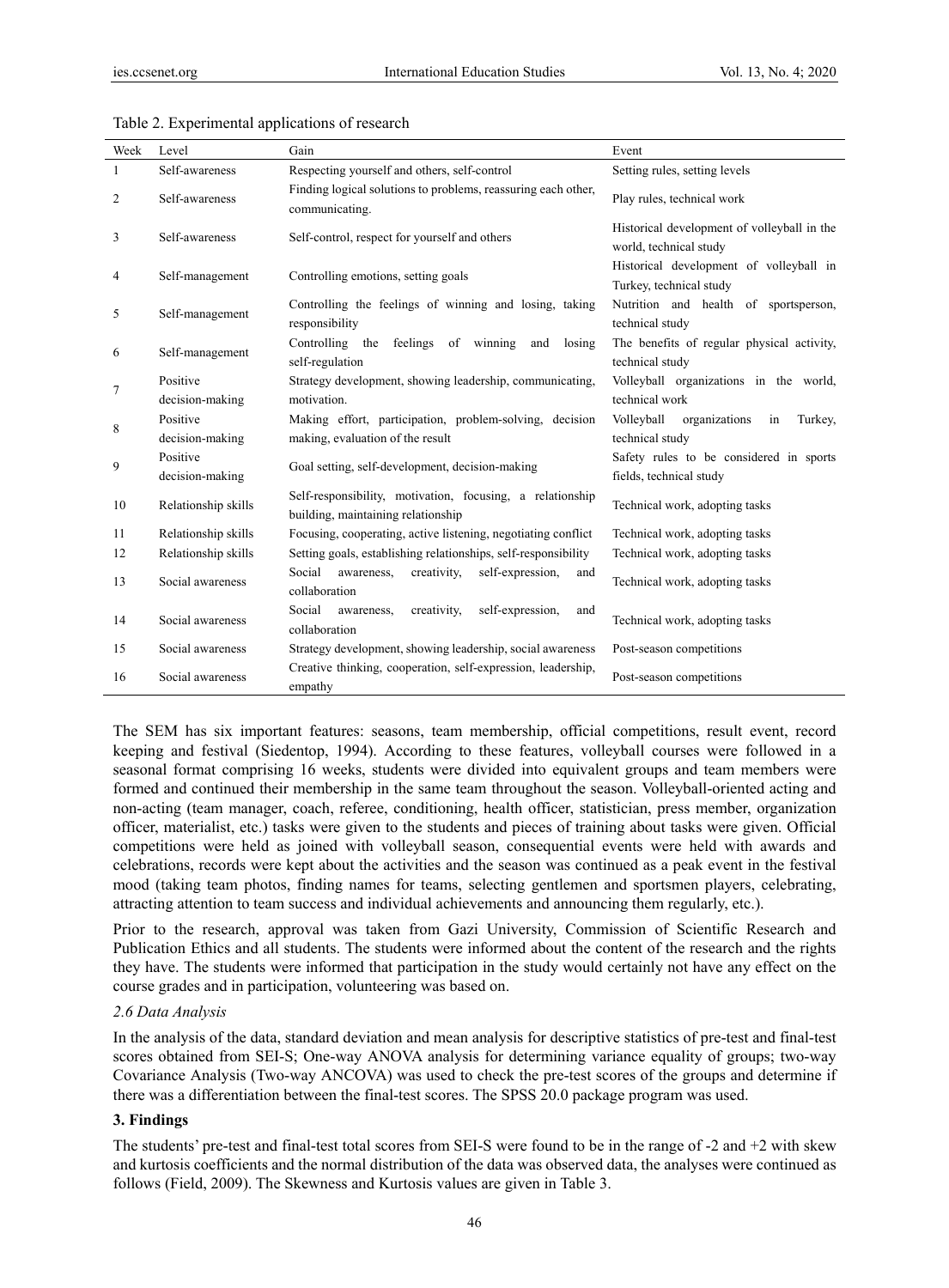|          |                       | N         | <b>Skewness</b>  |           |           | Kurtosis  |
|----------|-----------------------|-----------|------------------|-----------|-----------|-----------|
|          | Variables             | Statistic | <b>Statistic</b> | Std Error | Statistic | Std.Error |
|          | Experiement           | 84        | 1.185            | .263      | 1.366     | .520      |
| Pretest  | Control               | 82        | .605             | .266      | .237      | .526      |
|          | Experiement           | 84        | $-447$           | .263      | .908      | .520      |
| Posttest | Control               | 82        | $-.347$          | .266      | $-.378$   | .526      |
|          | Anatolian High School | 57        | .542             | 316       | $-424$    | .623      |
| Pretest  | <b>VTAS</b>           | 54        | .984             | 325       | .684      | .639      |
|          | Sports High School    | 55        | 1.040            | .322      | 1.831     | .634      |
|          | Anatolian High School | 57        | $-479$           | .316      | .182      | .623      |
| Posttest | <b>VTAS</b>           | 54        | $-.638$          | 325       | 1.767     | .639      |
|          | Sports High School    | 55        | $-148$           | 322       | $-566$    | .634      |

## Table 3. The Skewness and Kurtosis Values of the SEI-S

The mean and standard deviation values of the pretest and posttest scores as the types of schools of the students obtained from SEI-S are given in Table 4.

## Table 4. Mean  $(\overline{X})$  and Standard Deviation (Sd) of SEI-S

|                          |                       |            |    | Pre-test              |       | Post-test      |       |
|--------------------------|-----------------------|------------|----|-----------------------|-------|----------------|-------|
| Sub-scales               | Type of school        | Group      | N  | $\overline{\text{X}}$ | Sd    | $\overline{X}$ | Sd    |
|                          |                       | Experiment | 29 | 44.10                 | 6.64  | 38.37          | 3.82  |
|                          | Anatolian High School | Control    | 28 | 43.89                 | 5.11  | 41.78          | 5.06  |
|                          |                       | Experiment | 28 | 41.39                 | 6.17  | 41.03          | 2.57  |
|                          | <b>VTAS</b>           | Control    | 26 | 40.73                 | 8.87  | 43.26          | 3.73  |
| Optimism/Mood Regulation | Sports High School    | Experiment | 27 | 42.88                 | 7.85  | 41.92          | 6.53  |
|                          |                       | Control    | 28 | 38.03                 | 3.19  | 37.39          | 2.55  |
|                          | Total                 | Experiment | 84 | 42.80                 | 6.91  | 40.40          | 4.77  |
|                          |                       | Control    | 82 | 40.89                 | 6.50  | 40.75          | 6.23  |
|                          |                       | Experiment | 29 | 15.00                 | 3.11  | 19.20          | 2.75  |
|                          | Anatolian High School | Control    | 28 | 19.78                 | 3.21  | 17.92          | 3.39  |
|                          | <b>VTAS</b>           | Experiment | 28 | 18.75                 | 3.25  | 18.71          | 2.57  |
| Utilizations of Emotions |                       | Control    | 26 | 18.03                 | 4.17  | 17.11          | 3.47  |
|                          | Sports High School    | Experiment | 27 | 17.66                 | 4.21  | 17.25          | 3.41  |
|                          |                       | Control    | 28 | 18.53                 | 3.08  | 18.96          | 2.63  |
|                          | Total                 | Experiment | 84 | 17.10                 | 3.85  | 18.41          | 3.01  |
|                          |                       | Control    | 82 | 18.80                 | 3.53  | 18.02          | 3.23  |
|                          |                       | Experiment | 29 | 25.75                 | 5.46  | 32.17          | 3.10  |
|                          | Anatolian High School | Control    | 28 | 33.89                 | 5.50  | 28.03          | 5.29  |
|                          | <b>VTAS</b>           | Experiment | 28 | 29.28                 | 4.22  | 30.92          | 3.07  |
| Appraisal of Emotions    |                       | Control    | 26 | 31.03                 | 5.72  | 26.15          | 5.26  |
|                          | Sports High School    | Experiment | 27 | 30.81                 | 5.37  | 29.85          | 7.77  |
|                          |                       | Control    | 28 | 30.57                 | 3.28  | 30.25          | 4.76  |
|                          | Total                 | Experiment | 84 | 28.55                 | 5.43  | 31.01          | 5.11  |
|                          |                       | Control    | 82 | 31.85                 | 5.10  | 28.19          | 5.31  |
|                          | Anatolian High School | Experiment | 29 | 123.65                | 6.70  | 129.72         | 7.44  |
|                          |                       | Control    | 28 | 143.07                | 12.62 | 130.92         | 8.81  |
| Total                    | <b>VTAS</b>           | Experiment | 28 | 131.46                | 15.42 | 133.71         | 6.42  |
|                          |                       | Control    | 26 | 132.38                | 16.60 | 130.38         | 9.49  |
|                          | Sports High School    | Experiment | 27 | 134.07                | 14.64 | 132.11         | 10.13 |
|                          |                       | Control    | 28 | 125.89                | 8.39  | 124.32         | 9.05  |
|                          | Total                 | Experiment | 84 | 129.60                | 13.41 | 131.82         | 8.18  |
|                          |                       | Control    | 82 | 133.81                | 14.61 | 128.50         | 9.50  |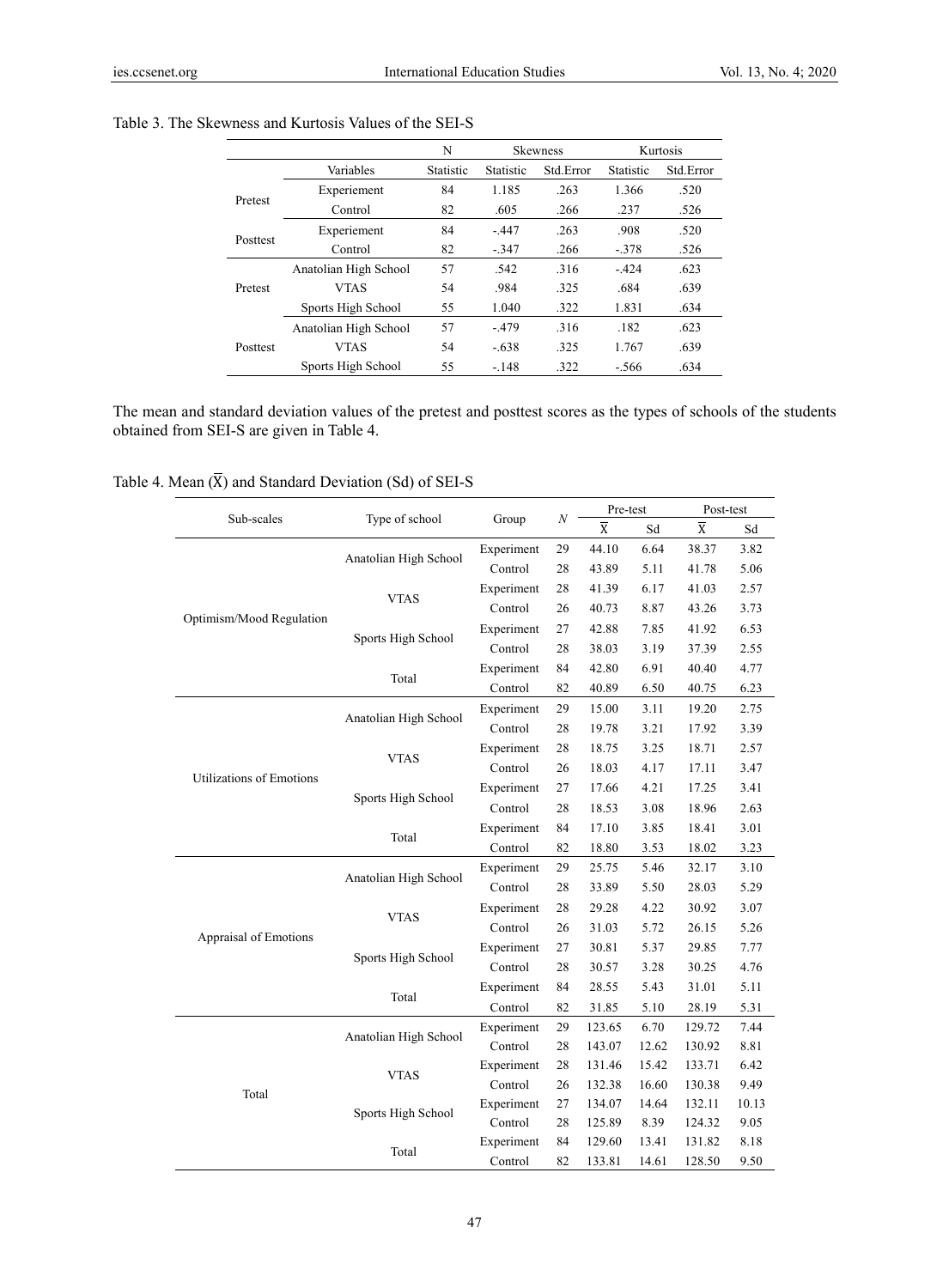According to the SEI-S final-test total scores, it is seen that there was an increase in the emotional intelligence levels of the students in the experimental group and a decrease in the students in the control group. When the SEI-S is examined according to the lower dimensions, it is observed that the students in the experimental groups had a decrease in the optimism/ mood regulation scores, an increase in the scores of the use of emotions and evaluation of emotions, and a decrease in the control groups in all three lower dimensions.

Furthermore, when the SEI-S total scores of the experimental groups are examined according to the type of school, it is observed that Anatolian High School score averages have increased from X=123.65 to X=129.72, VTAS's average has increased from X=131.46 to X=133.71, and Sports High School has decreased from X=134.07 to X=132.11. According to the results, the most increase was in the emotional intelligence scores of the students who studied in Anatolian High Schools. The decline in Sports High School is significant.

Two-way ANCOVA analysis was conducted to determine whether there was a significant difference between the final-test scores when the students' pre-test scores were checked by groups and school types. The results of the analysis are given in Table 5.

| Source               | Type III Sum of squares | Df                 | Mean square |       |         | n    |
|----------------------|-------------------------|--------------------|-------------|-------|---------|------|
| Covariate (pretest)  | 71.41                   |                    | 71.41       | .959  | .329    | .006 |
| Type of school       | 377.91                  | C                  | 188.95      | 2.539 | .082    | .031 |
| Group                | 499.49                  |                    | 499.49      | 6.711 | $.010*$ | .040 |
| Type of school*group | 333.61                  | $\mathcal{L}$<br>∠ | 166.80      | 2.241 | .110    | .027 |
| Error                | 11834.88                | 159                | 74.43       |       |         |      |
| Total                | 2826546.00              | 166                |             |       |         |      |
| Corrected total      | 13340.57                | 165                |             |       |         |      |

*Note*. *p*<.05\*, Dependent variable: posttest.

According to Table 5, when SEI-S pre-test total scores are checked and final test total scores are examined; it was found out that there was no significant difference between the scores of the groups in terms of emotional intelligence levels according to school type  $[F (2; 159) = 2.539, p > .05]$ . According to the Bonferroni test results, a significant difference was found between the final test scores between the experimental group ( $X = 131.92$ ) and the control group  $(X = 128.43)$  in favor of the experimental group. Although there was an increase in the emotional intelligence levels of the students in the experimental group, this increase was not statistically significant in terms of school type. According to Kinnear and Gray's (1999) classification, the effect factor on emotional intelligence level is observed to be quite high in effect in experimental groups ( $n^2 = .040$ ). Additionally, participation in the SEM-SEL volleyball program was found to have no significant effect on emotional intelligence scores of school types  $[F(2, 159) = 2.241, p > 0.05]$ . This indicates that the emotional intelligence levels of the students who participate in and do not participate in the SEM-SEL volleyball program do not change depending on the type of school they are studying.

## **4. Discussion and Conclusion**

In this study, the SEM-SEL volleyball program was applied for 16 weeks to students studying in three different schools and the effect of the program on emotional intelligence according to school types was examined. Research results have shown that the SEM-SEL volleyball program is effective in the development of students' emotional intelligence levels. Additionally, the study shows that SEM and SEL are compatible with each other. This result is proof that SEM-based sports education facilitates SEL in students. Another result of the research is that SEL has positive results in the field of physical education and sports. It provides positive evidence for schools wishing to implement SEL in physical education and sports classes.

According to the SEI-S final-test total scores, it is determined that there was an increase in the emotional intelligence levels of the students in the experimental group and a decrease in the students in the control group. Therefore, it can be stated that the SEM-SEL Volleyball program has an effect on the development of emotional intelligence levels of students. When the SEI-S is examined according to the lower dimensions, it is observed that there is a decrease in the behavior of experimental and control groups such as "evaluating their experiences, finding activities where they can be happy, being able to overcome problems more easily, complimenting people, being optimistic, producing new ideas in emotion changes sports. Environments should be created in schools that allow students to experience different emotions and moods and make the right decisions, demonstrate the solutions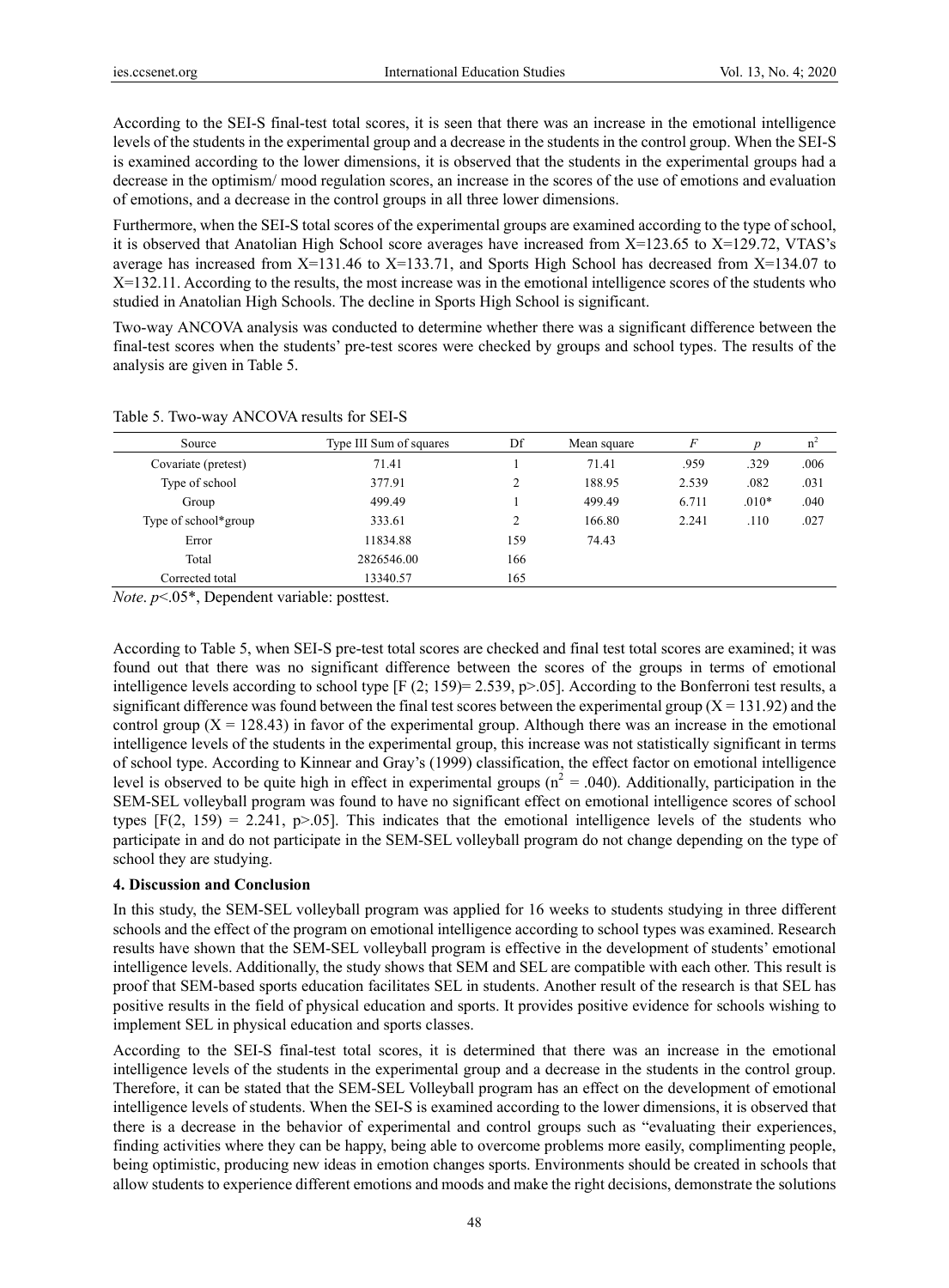and possible consequences of their problems, and understand how they should behave. However, when the mood changes, there is an increase in experimental groups and a decrease in control groups in behaviors like seeing new possibilities, affecting the quality of life by emotions, contribution of emotions in generating ideas and solving problems. Therefore, it can be stated that the students control their emotions at the end of the program, and they can also benefit from their feelings at the decision stage. In addition, at the end of the program, there was an increase in the behaviors of students in experimental groups like understanding non-verbal messages of people, distinguishing that they were serious or joking, communicating with people, more easily, establishing close friendships, and decrease in students in control groups. Therefore, it can be stated that the SEM-SEL Volleyball program improves students' showing empathy, understanding the feelings of others and communicating comfortably with others. It is important to investigate the reasons why emotional intelligence levels in control groups fall.

In addition, it was determined that the increase in emotional intelligence scores was the highest in Anatolian High School and the decrease in Sports High School. In Anatolian High School, a curriculum focused solely on academic achievement is being prepared. The SEM-SEL volleyball program, which aims to gain empathy, to understand the feelings of others, to experience the feelings of winning and losing, may have attracted the interest of the students. This result shows that such programs, which are also implemented in school types that target only academic achievement, may improve students' social-emotional learning skills. Students in these schools also need to develop their cognitive, social, affective and physical characteristics through various activities.

At the end of the program, the decrease in emotional intelligence levels of the students in Sports High School is significant, and the reason for the decline must be investigated. In this type of school, sports training is provided, which includes different branches of techniques-tactics. In general, learning by instruction, practice, peer-to-peer study and participation methods are used in courses; methods like guided invention, problem-solving, and individual evaluation are almost never used. Teachers usually practice their classes as if they are training at a sports club. Therefore, students are not given opportunities like thinking, researching, analyzing, exploring. Physical Education Teachers in charge of this program may be focused on skills learning rather than activities aimed at goal attainment in lessons. In the model-based application study, it is important every researcher has demonstrated good compliance with the model (Kirk, 2013). Regarding the subject of the degree of loyalty that arises in practical applications, Curtner-Smith, Hastie, and Kinchin (2008) found that teacher candidates have varying degrees of commitment to sports education. According to Dyson and Casey (2012), it is common for teachers to change their model-based teaching according to their preferences. However, Gordon and Doyle (2015) are careful not to automatically reject variations in the model in some cases, stating that there may be flexibility in model applications, but flexibility should not proceed.

In addition, Sports High Schools train candidates for future Physical Education Teacher. It is a perilous consequence that there is a fall in these students' level of emotional intelligence. Because these students will become physical education teachers in future sports is important for teachers to understand their students' feelings, what they want to tell, their secret messages, and the way they communicate. In this context, the teaching methods of physical education and sports courses given in Sports High Schools, or more precisely in all schools, need to change urgently. Students should be presented with an educational model in which they will gain activities like raising awareness about their emotions, empathizing, taking responsibility, helping others, controlling their emotions, etc.

According to the results of this study, it was found that there was a significant difference in the emotional intelligence scores of the students in favor of the experimental group; however, there was no significant difference according to school type. It was also found that the joint effect of the experimental group and school type on emotional intelligence scores was not significant. Therefore, it can be stated that the school type is not effective in changing the emotional intelligence levels of the students participating in the SEM-SEL volleyball program.

In this current study, only the SEM-SEL volleyball program was applied. Different parameters were also examined during the experimental study process, but the study focused solely on the effect of emotional intelligence levels in three different school types of the program. Future studies can be done in different model combinations, different age groups, and different sport branches by making analysis in different parameters (self-efficacy, attitude, individual-social responsibility etc.).

#### **5. Recommendations**

In addition to the ability of emotions to facilitate students' learning and their absolute success in school, they can make their success more difficult by creating an opposite situation. While social and emotional factors have such an important place on the student, schools need to rearrange the educational process in order to benefit the students.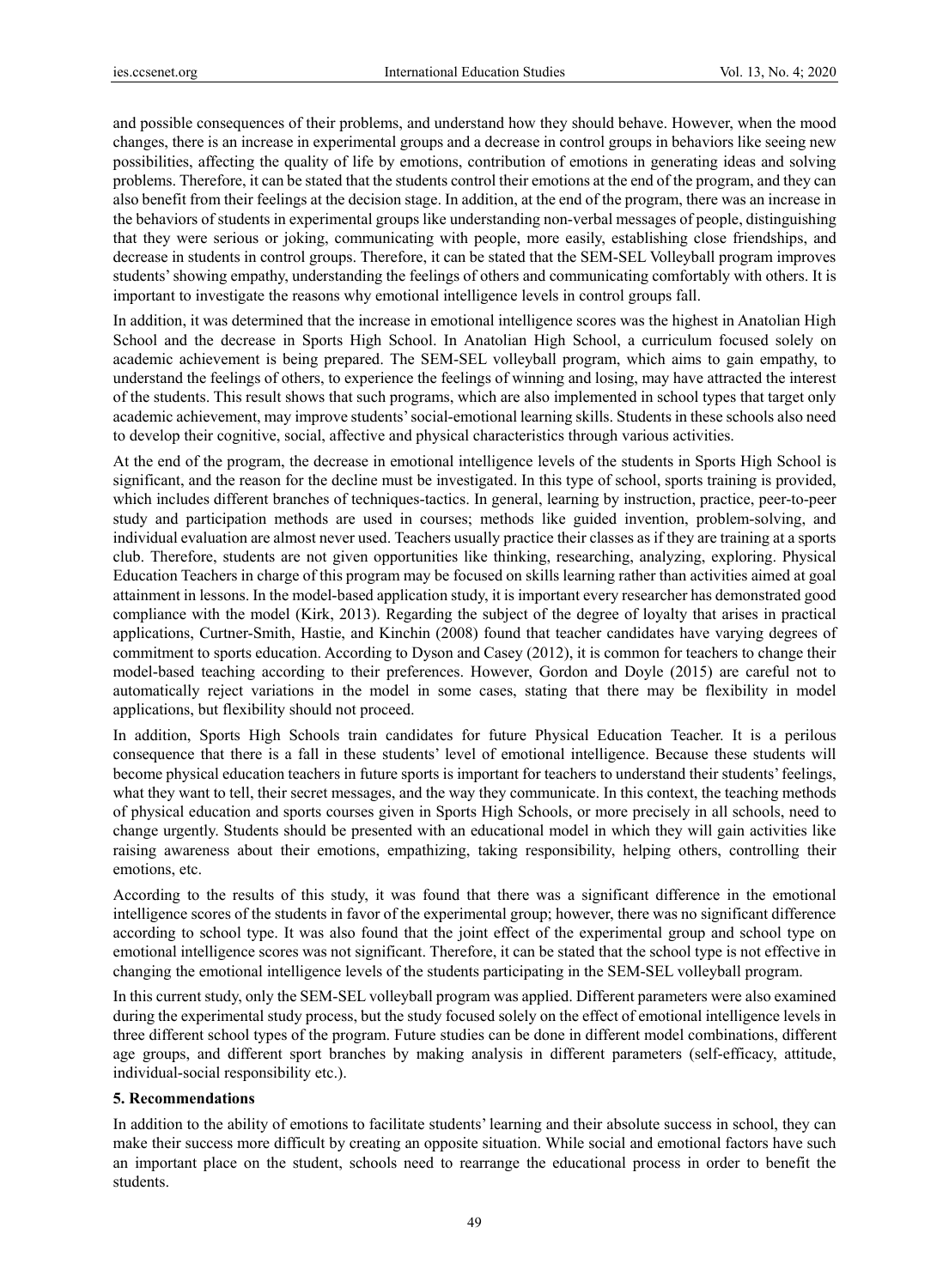In order to improve the emotional intelligence level of the individual, all of the educational programs of family education, preschool education, primary and secondary education and adult education should be reorganized with this understanding. The importance of emotional intelligence in the development of students' personalities should not be ignored and all levels of education, and especially in the preschool term, should be carefully included in the programs. In schools, students should be provided with environments where they can interact with nature, society, environment, peers. In this context, parameters to contribute to sports education programs should be developed in cooperation and hand in hand with management, parent-teacher association, and parents.

Administrators and teachers in schools should be composed of individuals who adopt emotional intelligence values and attitudes. As well as providing emotional and social skills in teaching programs in schools, programs that develop these activities outside of the course should also be prepared. The development of appropriate methods, environments, strategies and techniques to be used in order to use an accurate and effective way to reflect emotional intelligence competencies on educational programs and increase of the scientific studies that will ensure the creation of new instructional designs are necessary. Models like SEM can be used to enable students to develop emotional areas, especially in sports.

#### **References**

- Acar, F. T. (2001). *Relationship between Emotional Intelligence Capabilities and Task-Based Leadership Behaviors: A Field Study on Bank Branch Managers* (Ph.D. thesis, Istanbul University, Institute of Social Sciences, Istanbul).
- Adelman, H. S., & Taylor, L. (2000). Moving Prevention From The Fringes İnto The Fabric Of School İmprovement. *Journal of Education and Psychological Consultation, 11*(1), 7-36. https://doi.org/10.1207/s1532768xjepc1101\_3
- Ang, S. C., Penney, D., & Swabey, K. (2011). Pursuing Social And Emotional Learning Outcomes Through Sport Education. In P. Hastie (Ed.), *Sports Education: International perspectives* (pp. 116-132). NY: Routledge.
- Austin, E. J., Saklofske, D. H., Huang, S. H., & McKenney, D. (2004). Measurement of trait emotional intelligence: Testing and cross-validating a modified version of Schutte et al.'s (1998) measure. *Personality and individual differences, 36*(3), 555-562. https://doi.org/10.1016/s0191-8869(03)00114-4
- Baran, G. (2009). *Emotional Development*. Early Childhood Development and Education (pp. 101-117). Istanbul: Kriter Publishing.
- Baran, G. (2011). *Social Development*. Child Development (pp. 193-222). Istanbul: Ya-Pa Publishing.
- Bar-On, R. (1997). *The Emotional Quotient İnventory (EQ-I): A Test Of Emotional İntelligence*. Toronto: Multi-Health Systems.
- Bennett, G., & Hastie, P. (1997). A Sport Education Curriculum Model For A Collegiate Physical Activity Course. *Journal of Teaching in Physical Education, Recreation and Dance, 68*(1), 39. https://doi.org/10.1080/07303084.1997.10604876
- Brody, N. (2004). What Cognitive Intelligence is and What Emotional Intelligance Is Not? *Psychological Inquiry. 15*(3), 234-238. https://doi.org/10.7551/mitpress/7404.003.0008
- Bronfenbrenner, U., & Ceci, S. J. (1994). Nature-Nurture Reconceptualized İn Developmental Perspective: A Biological Model. *Psychological Review, 101*(4), 568-586. https://doi.org/10.1037/0033-295x.101.4.568
- Bukaliya, R., & Rupande, G. (2013). Mitigating the Effects of Dwindling Resource Base in Open and Distance Learning through Community Service Programmes. *Greener Journal of Educational Research, 3*(5), 206-216. https://doi.org/10.15580/gjer.2013.5.062713692
- Büyüköztürk, Ş. (2019). *Manual of Data Analysis For Social Sciences. Statistics, Research Design, Spss Applications and Review* (25th ed.). Pegem Academy.
- CASEL. (2012). *2013 CASEL Guide: Effective Social and Emotional Learning Programs*. Preschool and Elementary School Edition. Chicago, IL: CASEL.
- CASEL. (2014). *What Is Social And Emotional Learning*. Retrieved from https://casel.squarespace.com/social-and-emotional-learning
- Curtner-Smith, M. D., Hastie, P. A., & Kinchin, G. D. (2008). Influence Of Occupational Socialization On Beginning Teachers' İnterpretation And Delivery Of Sports Education. *Sport. Education and Society, 13*(1), 97-117. https://doi.org/10.1080/13573320701780779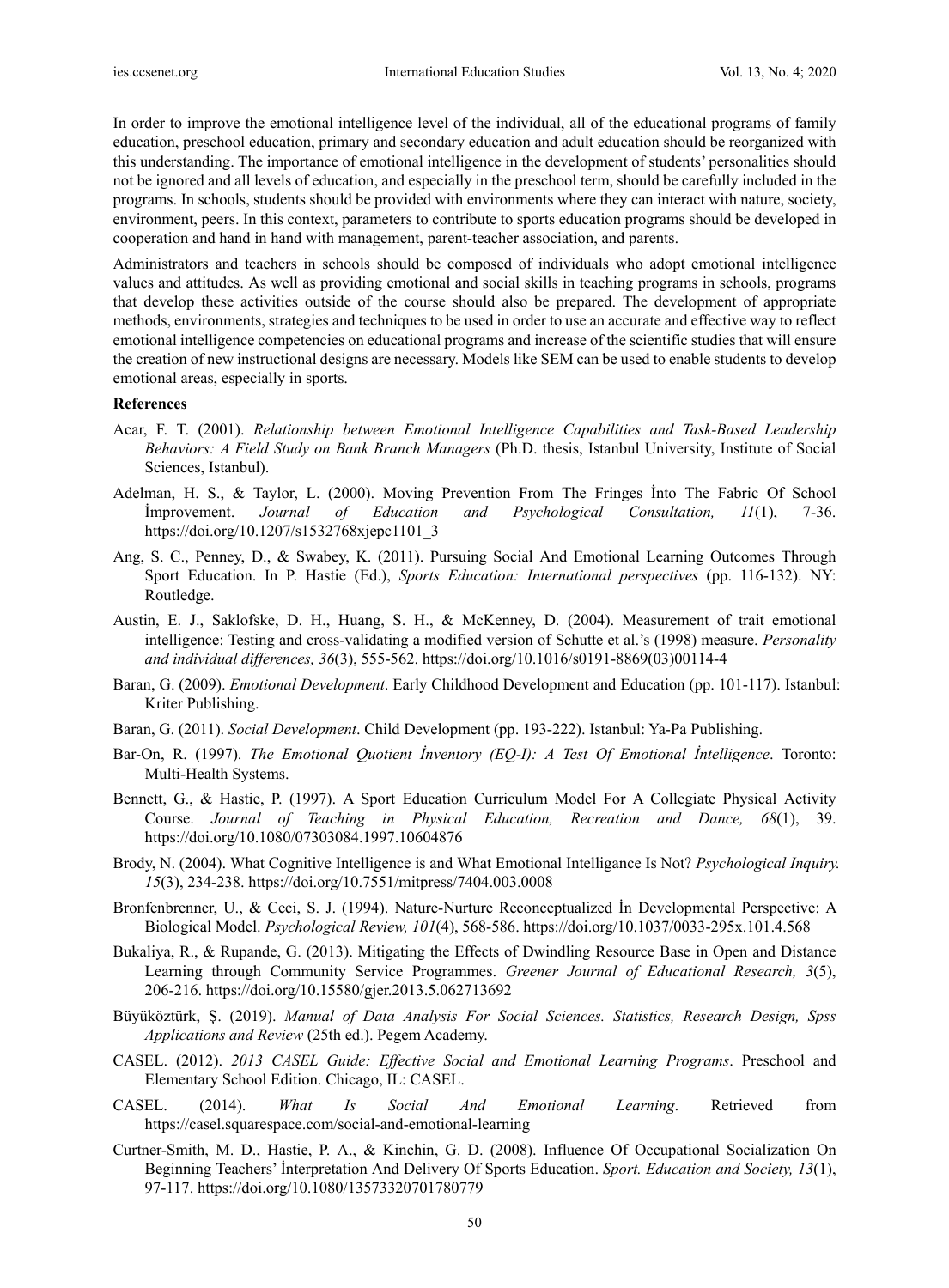Driscoll, A., & Nagel, N. G. (2008). *Early Childhood Education, Birth-Eight* (4th ed.). USA: Pearson Education.

- Dyson, B., & Casey, A. (2012). *Cooperative learning in physical education: A research-based approach. Routledge*. https://doi.org/10.4324/9780203132982
- Elias, M. J. (2003). *Academic and Social-Emotional Learning*. International Academy of Education (IAE) Educational Practices Series-11.
- Elias, M. J., Zins, J. E., Weissberg, R. P., Frey, K. S., Greenberg, M. T., Haynes, N. M., ... Shriver, T. P. (1997). *Promoting social and emotional learning: Guidelines for educators*. Alexandria, VA: Association for Supervision and Curriculum Development.
- Field, A. (2009). *Discovering statistics using SPSS*. Sage publications.
- Gander, M. J., & Gardiner, H. W. (2007). *Child and Adolescent Development* (6th ed., Trans: A. Dönmez, H. N. Çelen, & B. Onur). Ankara: Imge Publishing.
- Goleman, D. (1996). *Emotional Intelligence: Why is it more important than IQ*. Trans: Banu Seçkin Yüksel, Varlık Publishing.
- Goleman, D. (1998). *Emotional Intelligence at Work*. Trans: Banu Seçkin Yüksel, Varlık Publishing. https://doi.org/10.1002/ltl.40619981008
- Gordon, B., & Doyle, S. (2015). Teaching Personal and Social Responsibility and Transfer of Learning: Opportunities and Challenges for Teachers and Coaches. *Journal of Teaching in Physical Education, 34*, 152-161. http://dx.doi.org/10.1123/jtpe.2013-0184
- Gordon, B., Jacobs, J., & Wright, P. M. (2016). Social And Emotional Learning Through A Teaching Personal And Social Responsibility Based After-School Program For Disengaged Middle-School Boys. *Journal of Teaching in Physical Education, 35*(4), 358-369. https://doi.org/10.1123/jtpe.2016-0106
- Hastie, P. A., de Ojeda, D. M., & Luquin, A. C. (2011). A Review Of Research On Sports Education: 2004 To The Present. *Physical Education and Sport Pedagogy, 16*(2), 103-132. https://doi.org/10.1080/17408989.2010.535202
- Hopfl, H., & Linstead, S. A. (1997). Introduction: Learning to Feel and Feeling to Learn: Emotion and Learning in Organizations. *Management Learning, 28*(1), 5-12. https://doi.org/10.1177/1350507697281001
- Jones, T. (2004). Conflict resolution education: The field, the findings, and the future. *Conflict Resolution Quarterly, 22*(1-2), 973-986. https://doi.org/10.1002/crq.100
- Kinnear, R., & Grey, C. (1999). *SPSS for Windows Made Simple*. New York, NY: Psychology Press, Hove.
- Kirk, D. (2013). Educational value and models-based practice in physical education. *Educational Philosophy and Theory, 45*(9), 973-986. https://doi.org/10.1080/00131857.2013.785352
- Lau, P. S. Y. (2006). Emotional Competence As A Positive Youth Development Construct Conceptual Bases And İmplications For Curriculum Development. *International Journal of Adolescent Medicine and Health, 18*(3), 355-362. https://doi.org/10.1515/ijamh.2006.18.3.355
- Lawson, M. A., & Lawson, H. A. (2013). New conceptual frameworks for student engagement research, policy, and practice. *Review of Educational Research, 83*(3), 432-479. https://doi.org/10.3102/0034654313480891
- Manz, P. H. (2007). Cultivating fertile grounds: Enhancing and extending the scientific base of social and emotional learning: A commentary on "The Scientific Base Linking Social and Emotional Learning to School Success," a chapter by Joseph E. Zins, Michelle R. Bloodworth, Roger P. Weissberg, and Herbert J. Walberg. *Journal of Educational and Psychological Consultation, 17*(2-3), 211-218. https://doi.org/10.1080/10474410701346642
- Metzler, M. W. (2011). *Instructional Models for Physical Education* (3rd ed.). Scottsdale, AZ: Holcomb Hathaway.
- Mohr, D. J., Townsend, J. S., & Pritchard, T. (2006). Rethinking Middle School Physical Education: Combining Lifetime Leisure Activities and Sports Education to Encourage Physical Activity. *Physical Educator, 63*(1), 18-29. https://doi.org/10.1080/02701367.2017.1321100
- Oatley, K., Keltner, D., & Jenkins, J. M. (1996). *Understanding Emotions*. Cambridge, MA: Blackwell.
- Parker, J. D. A., Creque Sr., R. E., Barnhart, D. L., Irons Harris, J., Majeski, S. A., Wood, L. M., ... Hogan, M. J. (2004). Academic Achievement İn High School: Does Emotional İntelligence Matter? *Personality and*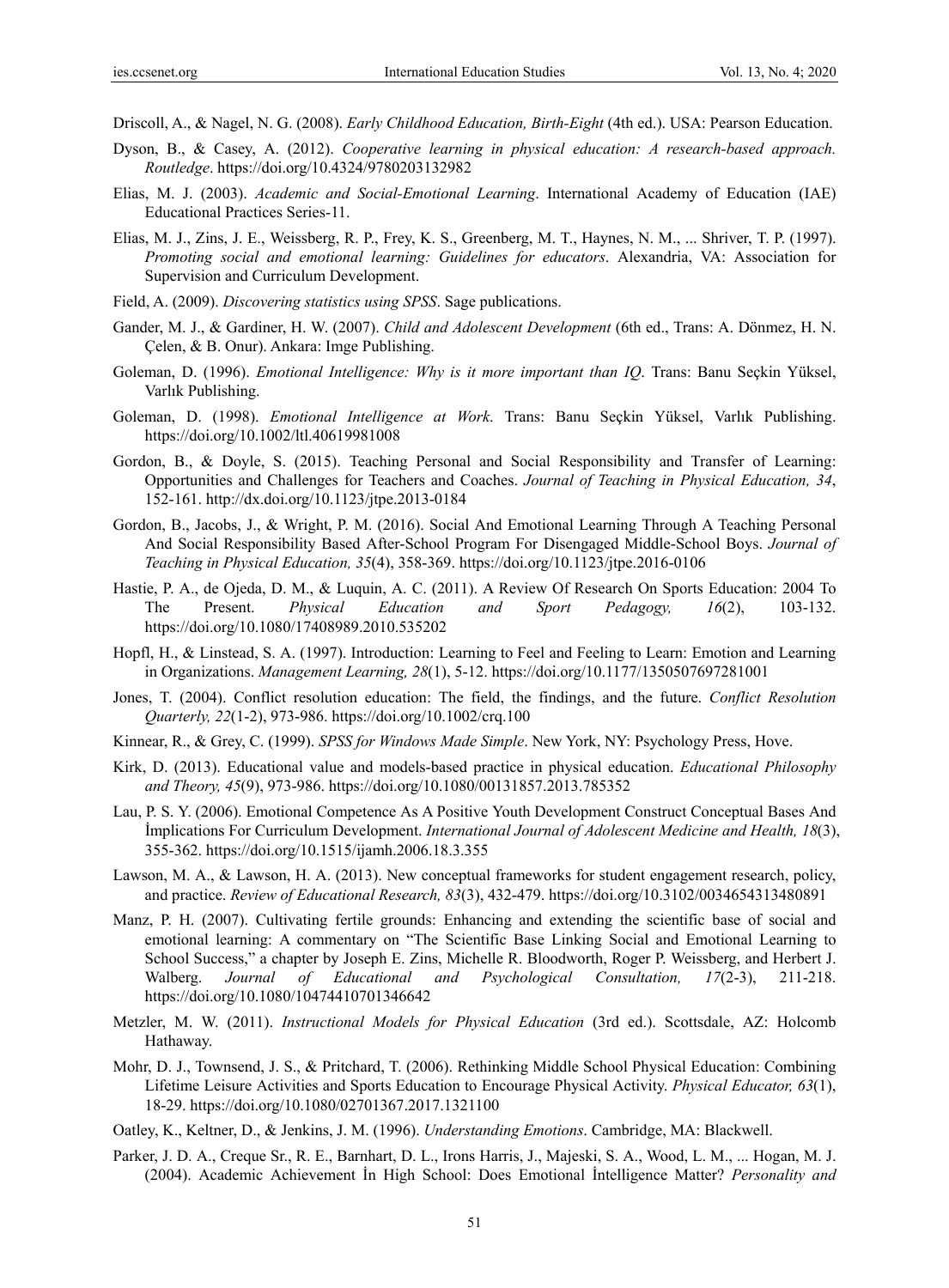*Individual Differences, 37*, 1312-1330. https://doi.org/10.1016/j.paid.2004.01.002

- Payton, J. W., Wardlaw, D. M., Graczyk, P. A., Bloodworth, M. R., Tompsett, C. J., & Weissberg, R. P. (2000). Social And Emotional Learning: A Framework For Promoting Mental Health And Reducing Risk Behavior in Children And Youth. *Journal of School Health, 70*(5), 179-185. https://doi.org/10.1111/j.1746-1561.2000.tb06468.x
- Pedük, Ş. (2011). *Emotional Development*. Child Development (Ed: N. Aral and G. Baran, pp. 223-258). Istanbul: Ya-Pa Publishing.
- Petrides, K. V., Frederickson, N., & Furnham, A. (2004). The Role of Trait Emotional İntelligence in Academic Performance and Deviant Behaviour at School. *Personality and Individual Differences, 36*, 277-293. https://doi.org/10.1016/s0191-8869(03)00084-9
- Reiff, H. B., Bramel, M. H., Hatzes, N. M., & Gibbon, T. (2001). The Relation of LD and Gender with Emotional Intelligence in College Students. *Journal of Learning Disabilities, 34*(1), 66-78. https://doi.org/10.1177/002221940103400106
- Saarni, C. (1999). *The development of emotional competence*. New York: Guilford Press.
- Schutte, N. S., Malouff, J. M., Bobik, C., Coston, T. D., Greeson, C., Jedlicka, C., ... Wendorf, G. (2001). Emotional Intelligence and Interpersonal Relations. *The Journal of Social Psychology, 141*(4), 523-536. https://doi.org/10.1080/00224540109600569
- Seligman, M. (1998). Learned Optimism, Packet Books, NY.
- Shecktman, N., DeBarger, A. H., Dornsife, C., Rosier, S., & Yarnall, L. (2013). *Promoting Grit, Tenacity, and Perseverance: Critical Factors for Success in the 21st Century*.
- Siedentop, D. (1994). *Sports Education: Quality PE Through Positive Sport Experiences*. Human Kinetics, Champaign, IL.
- Siedentop, D. (2002). Sport Education: A Retrospective. *Journal of Teaching in Physical Education, 21*(4), 409-418. https://doi.org/10.1123/jtpe.21.4.409
- Siedentop, D., & Tannehill, D. (2000). *Developing Teaching Skills in Physical Education* (4th ed.). United States of America: Mayfield.
- Siedentop, D., Hastie, P., & Van der Mars, H. (2011). *Complete guide to Sport Education* (2nd ed.). Champaign, IL: Human Kinetics.
- Sparrow, T., & Knight, A. (2006). *Applied EI: The Importance of Attitudes in Developing Emotional Intelligence*. Publisher: Jossey-Bass.
- Talebzadeh, F., & Jarfari, P. (2012). How sport and art can be effective in the fields of social, cognitive and emotional learning. *Procedia-Social and behavioral Sciences, 47*, 891-903. https://doi.org/10.1016/j.sbspro.2012.06.871
- Tatar, A., Tok, S., & Saltukoğlu, G. (2011). The Adaptation of the Revised Schutte Emotional Intelligence Scale into Turkish and Investigation of Psychometric Properties. *Bulletin of Clinical Psychopharmacology, 21*(4), 325-338. https://doi.org/10.5455/bcp.20110624015920
- Uşaklı, H. (2008). *Motive and group dynamics* (Ed. Z. Cafoğlu ve M. Aksüt). Ankara: Grafiker Publishing.
- Uşaklı, H. (2017). What is Social Social-Emotional? Why is it important? Five Emotional Areas in Human Relations. *Sinop University Journal of Social Sciences, 1*(2). Retrieved from https://dergipark.org.tr/tr/pub/sinopusd/issue/32782/314566
- Wallhead, T., & O'Sullivan, M. (2005). Sport education: Physical education for the new millennium? *Physical Education and Sport Pedagogy, 10*, 181-210. https://doi.org/10.1080/17408980500105098
- Yang, Y., Read, S. J., & Miller L. C. (2009). *The Concept of Situations*. Social and Personality Psychology Compass 3/6. https://doi.org/10.1111/j.1751-9004.2009.00236.x
- Yıldırım, A., & Şimşek, H. (2018). *Qualitative Research Methods*. Ankara: Seckin Publishing.
- Zins, J. E., Weissberg, R., Wang, M. C., & Walberg, H. J. (2004). *Building academic success on social and emotional learning: What does the research say?* New York: Columbia University Teachers College Press.